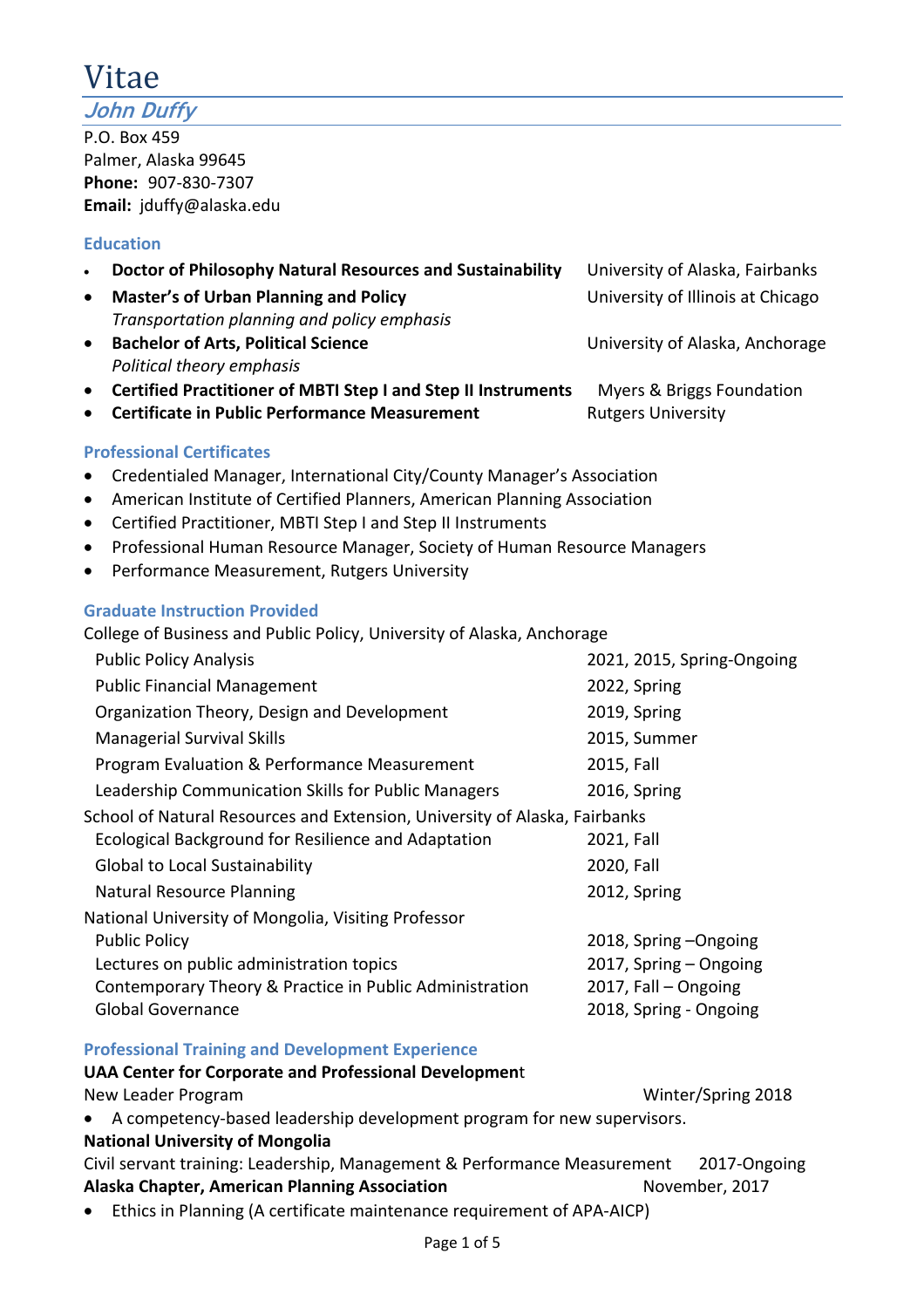• Alaska local governments build climate adaptation and resiliency (Webinar) October 31, 2014

### **International Professional Experience**

#### **Open Society Forum, Mongolia** Spring, 2017 - Ongoing

Provide technical assistance in following subject areas: economic and community development, policy and program evaluation, budget preparation and analysis, organizational performance and performance measurement, mining regulation and public interest litigation financing.

#### **National University of Mongolia Fall, 2017 - Ongoing**

Provide leadership training to senior staff of Selenge Province, Mongolia in areas of management, policy development, capital improvements development and performance measurement.

• Competency-based leadership seminar for senior management of various Mongolian civil services.

### **Okakarara Constituency, Namibia** November-December, 2012

Provided technical assistance to the Okakarara Constituency, Namibia. Subject areas included: bush encroachment, water, sanitation, food security, and community radio

### **Awards**

*Nairamdal Medal,* (The Medal of Friendship), conferred by President Khaltmaagiin Battulga of Mongolia by Decree No.104.

*Doctor Honoris Causa, School of International Relations and Public Administration, National University of Mongolia*

*Resilience and Adaptation Program Fellowship*, National Science Foundation

**The D. Grant Mickle Award**, *National Research Council, Transportation Research Board*: In recognition of a paper entitled "Management of Transit Bus Pre-Run Inspections"

**Outstanding Commitment to Conservation & Community Planning**, *Alaska Center for the Environment:*

**Honorary Commander Emeritus Standing***, 3rd Wing, U.S. Air Force, Department of Defence: PHI KAPPA PHI and Golden Key Honor Societies*

### **Foreign Nations Visited**

Antarctica, Argentina, Brazil, Belgium, Cambodia, Canada, Chile, China, Croatia, Costa Rica, Columbia, England, France, Holland, Indonesia, Italy, Japan, Kenya, Malaysia, Mexico, Mongolia, Namibia, Panama, Peru, Portugal, Rwanda, Singapore, South Africa, Tanzania, Uganda, Uruguay, Venezuela and Vietnam.

### **Royal Geographical Society Member Member Member**

### **Presentations at Professional Meetings**

Duffy, John. "Ethics in Planning." Alaska Chapter, American Planning Association Conference, Anchorage, Alaska. November, 2017.

### **Presentations at Invited/Referred talks at Professional Meetings, Seminars, Colloquia**

Duffy, John. "The Role of Human Capacity Development in the Public Sector – How to build a Positive Business Environment". National University of Mongolia Leadership Conference, Ulaanbaatar Mongolia. October, 2018.

Duffy, John. UB Impulse, Expert Talk on Quality Growth, "Solving wicked problems: The role of a modern public sector, Ulaanbaatar, Mongolia. March, 2018.

- Duffy, John. "Public Administration and Sustainability: Translating Theory into Practice." National University of Mongolia Leadership Conference, Ulaanbaatar Mongolia. October, 2017.
- Duffy, John. "Use of Local Government Planning Tools to Build Sustainability." Alaska Forum on the Environment, Anchorage, Alaska. February, 2015.
- Duffy, John. "Sustainability: A Perspective from Namibia." Alaska Forum on the Environment, Anchorage, Alaska. February, 2013.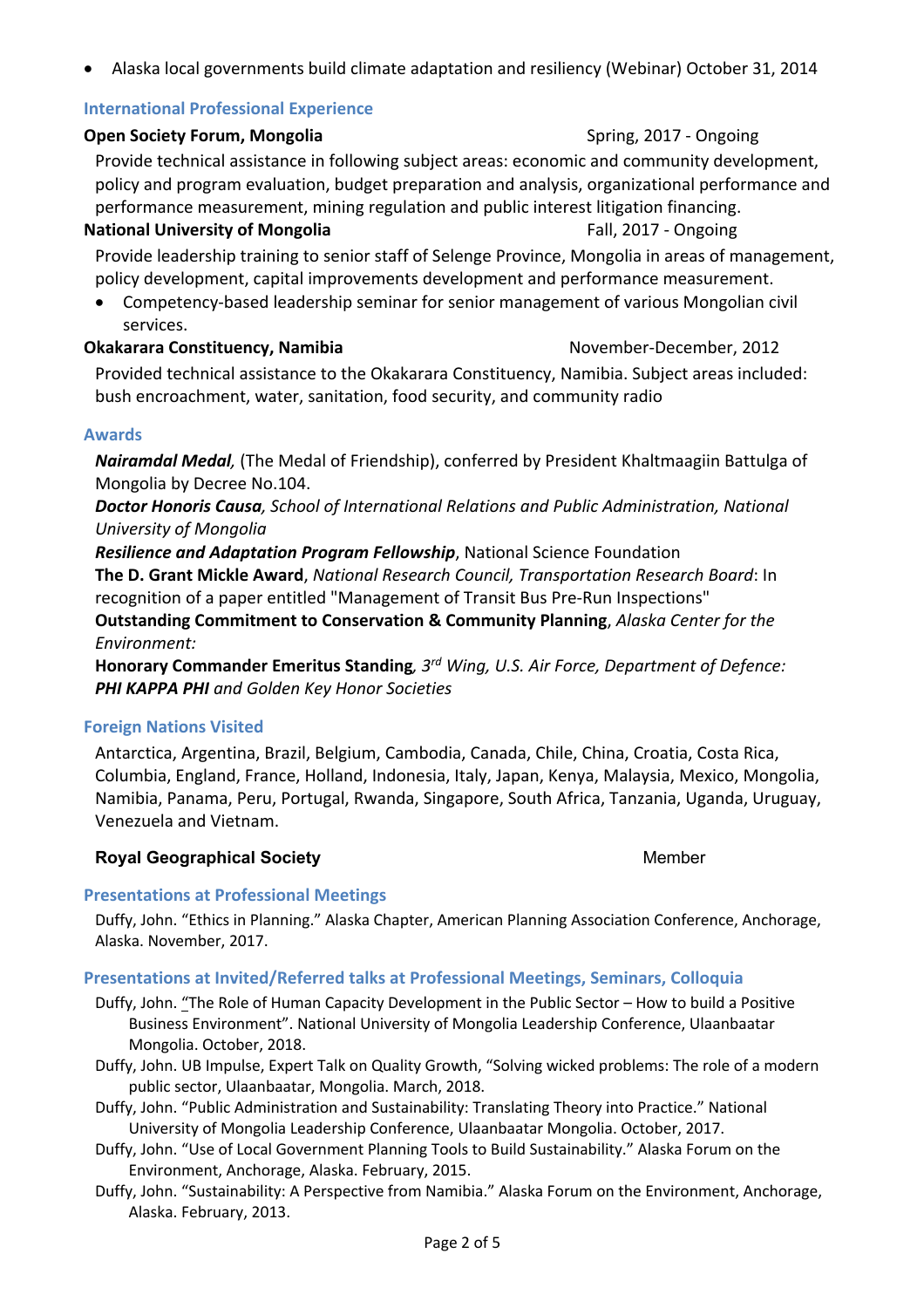Duffy, John. "Sustainability and Community Planning." Alaska Forum on the Environment, Anchorage, Alaska. February, 2012.

### **PUBLICATIONS**

- Natsag, B., Duffy, J., Ganbaatar, B., Ganbat, M., Tugsuu, G., & Baatar, B. (2022). Enhancing Organizational Resiliency - Lessons Learned: COVID-19 and the National University of Mongolia. In Onur Kulac, Cenay & Babaoğlu Elvettin (Eds.), *Public Affairs Education and Training in the 21st Century* (pp. 205-224). IGI Global. DOI: 10.4018/978-1-7998-8243-5
- Duffy, J. (August, 2020). How to plan for strategic stakeholder engagement. *apolitical*. London.
- Duffy, J. (January, 2020). Our climate crisis calls for public administrative action*. PA Times Online*. American Society for Public Administration. Washington, D.C.
- Duffy, John. (2019). Research and Innovation Fellowship Program Review. Washington, DC: Research Technical Assistance Center.
- Duffy, J. (November, 2019). Three tips for improving organizational performance*. PA Times Online*. American Society for Public Administration. Washington, D.C.
- Duffy, J. (May, 2019). Accountability begins with ourselves*. PA Times Online*. American Society for Public Administration. Washington, D.C.
- Duffy, J. (February, 2019). Accountability*. PA Times Online*. American Society for Public Administration. Washington, D.C.
- Duffy, J.J., & Todd, S. (2018). Variables Influencing the Adoption of Sustainability Programs by Local Governments. In P.R. Lachapelle & D. Albreccht (Eds.); *Addressing Climate change at the Community Level in the United States. Community Development Research and Practice Series*, New York: Routledge.
- Duffy, J. (2018). Public Policy. B. Natsag (Ed.); In *Introduction to Public Administration,* Ulaanbaatar: National University of Mongolia. ISBN: 978-99978-3-640-3.
- Duffy, J.J. (2018). Local government plans and sustainability efforts: A content analysis. *International Journal of Public Administration and Consulting* 2, (1): 1-23
- Duffy, J. (August, 2018). Putting plans into action*. PA Times Online*. American Society for Public Administration. Washington, D.C.
- Duffy, J. (June, 2018). Facing the complex problems of climate change and sustainable development*. PA Times Online*. American Society for Public Administration. Washington, D.C.
- Duffy, J. (March, 2018). Towards successful transfer of knowledge at home and abroad*. PA Times Online*. American Society for Public Administration. Washington, D.C.
- Duffy, John (2017). Taming wicked problems. *Public Management*. International City/County Managers Association. Washington, D.C.
- Task Force on Manager Evaluations. (2013). *Manager Evaluations Handbook*, International City/County Managers Association. Washington, D.C.

Duffy, John J., Santiago Puente, and James Foerster, J. (1985). Management of Transit Bus Pre-Run Inspections. Transportation Research Board, National Academy of Sciences. Washington, D.C.

**Editorial Board Member, Journal of Public Policy and Administration. ISSN Print: 2640-2688** ISSN Online: 2640-2696 

**Editorial Board Member**, International Journal of Public Administration and Consulting. ISSN 2586-355X

### **Employment History**

**Adjunct Professor** University of Alaska, Anchorage

### Current

Teach graduate level coursework in the field of Public Administration and Policy. Courses include: Program Evaluation and Performance Measurement, Public Policy Analysis, Executive Communication Skills, Managerial Survival Skills. The courses focus on understanding and employing analytical, organizational and personnel management skills in the field of public administration and public policy.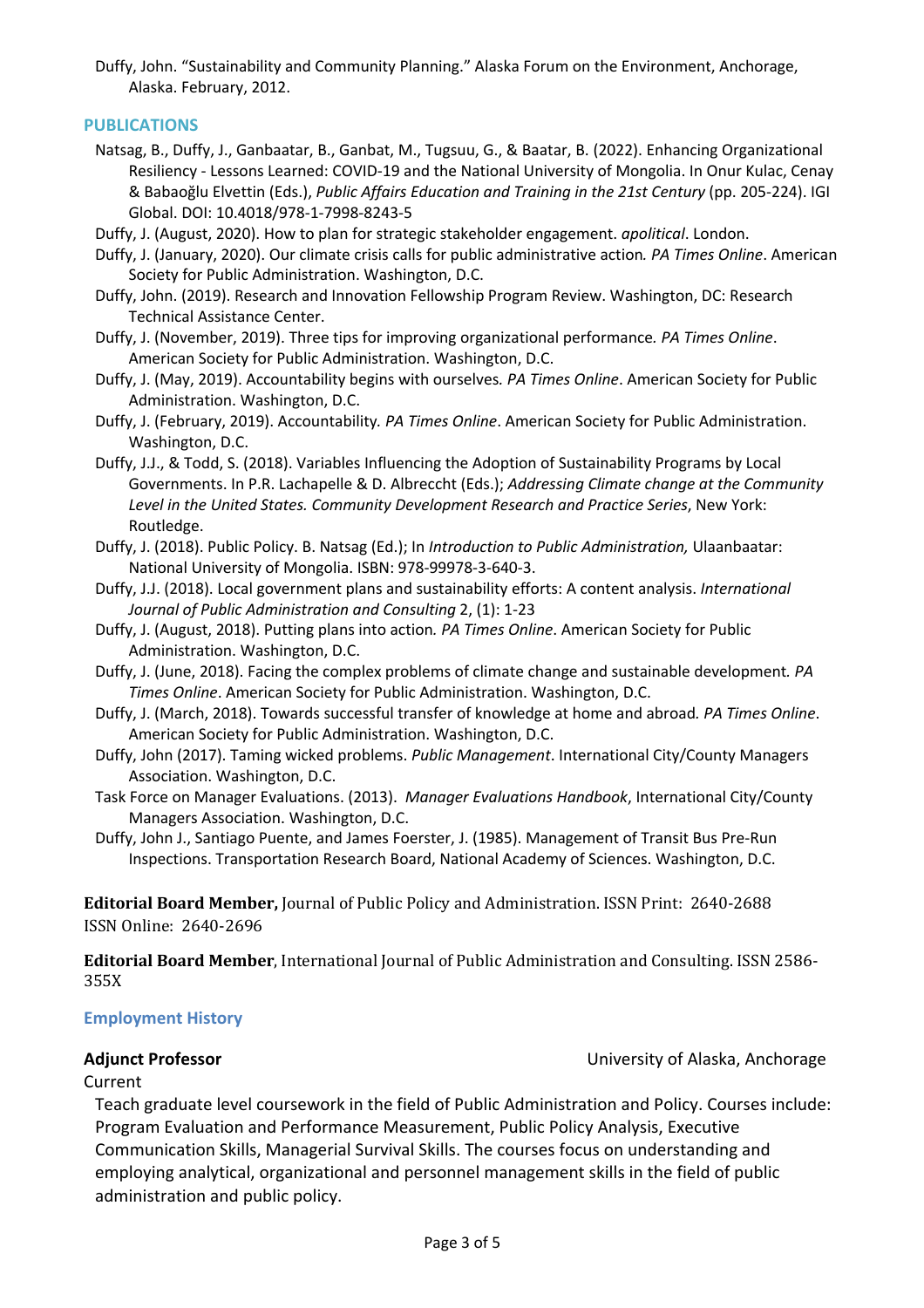### Current

Provision of professional consultant services in the areas of planning, organization and program analysis, sustainability analysis and implementation, adaptive capacity and mitigation planning, budgeting, performance measurement, project management, and policy analysis.

**Consultant** Consultant Center for Corporate and Professional Development

Current University of Alaska, Anchorage

Provide professional development training and seminars in the areas of leadership, management, supervision, organization development, change management, executive communication, budgeting, performance measurement and human resource management.

# **Borough Manager** Manager **Matanuska-Susitna Borough**

Serve as Chief Executive Officer of the Matanuska-Susitna Borough, a second-class municipality within Alaska. Responsible for: executing Borough Assembly policy directives, developing and implementing operating and capital budgets, preparing state and federal priorities and economic development initiatives. Provide oversight and coordination of the Borough's operational departments: public works, planning, information technology, emergency services, finance, community development, economic development, human resources and public affairs. Manage an employee workforce of approximately 800 employees (400 full-time, 400 on-call). Duties require effective communication with the Borough Assembly, state and federal delegations, agencies, and local advisory boards, municipal officials, and citizens.

### **Assistant Borough Manager** Matanuska-Susitna Borough Matanuska-Susitna Borough

Executive position responsible for policy development and management of the Matanuska-Susitna Borough's Office of Human Resources and Office of Information Technology. Managed Borough's Human Resources efforts, including personnel policy development and implementation, disciplinary matters, and training programs. Directed the Office of Information Technology, responsible for all of the Borough's information technologies including security, communications, copying, servers, network, internet/web, geographic information systems, libraries, and personal workstations; directed Y2K effort. Implemented new library on-line services and enterprise database solutions. Acted as Borough Manager in the absence of the Borough Manager.

# **Director of Planning** Matanuska-Susitna Borough

Executive position responsible for policy development, management, and direction of six divisions (Planning, Land Management, Platting, Administration, Code Compliance, and Cultural Resources), an annual operating budget of up to \$3 million, and supervision of up to 26 professionals. Directed efforts to improve the Borough's community planning, transportation planning and programming, and management of the Borough's real property assets. Directed the negotiated settlement with state of Alaska, Alaska Department of Natural Resources that cleared title to more than 100,000 acres of Borough land, developed a transportation planning and programming process and completed an omnibus revision of the Borough's real property policies and procedures. Frequently served as Acting Borough Manager.

# **Chief of Planning Matanuska-Susitna Borough Matanuska-Susitna Borough**

Responsible for supervision of four professionals and an annual operating budget of approximately \$450,000. Planning projects included: preparation of community comprehensive plans, Point MacKenzie Marine Port Development Plan, and preparation of the Borough's annual capital improvement program